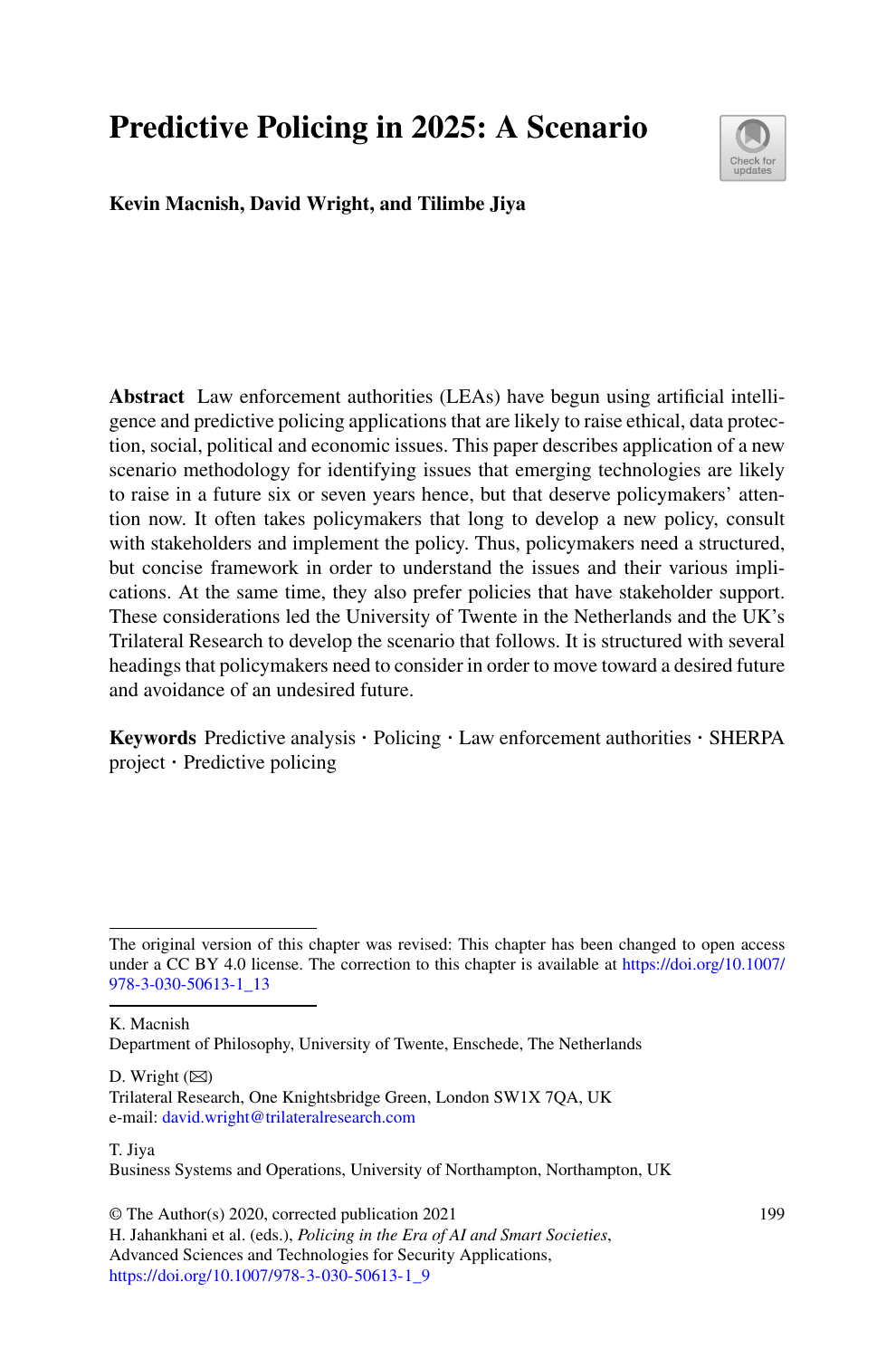#### **1 Introduction**

Law enforcement authorities (LEAs) have begun using artificial intelligence and predictive policing applications that are likely to raise ethical, data protection, social, political and economic issues. What issues should policymakers be considering now in relation to such emerging technologies in order to be prepared for a future six or seven years hence, which can be assumed the time policymakers need to develop a policy addressing those issues (or, at least, some of them), to build support for it and to get their political masters to sponsor relevant legislation or regulation? That question impelled the development of the scenario detailed in the following pages.

The University of Twente in the Netherlands and the UK's Trilateral Research led the development of the scenario, which kicked off with a brainstorming workshop of 23 invited stakeholders. The partners drafted a scenario based on that brainstorming session, which they then sent to the workshop participants for comments. With those comments, the partners created a second iteration of the scenario, which they then sent to the SHERPA project<sup>[1](#page-1-0)</sup> stakeholder board (27 experts) for their comments, whose comments, in turn, led to the third iteration of the scenario. The partners then invited the project's contact list of more than 1,000 people to comment on the scenario. The partners then posted the scenario on the project's website and invited visitors to comment on the scenario. In due course, the SHERPA project coordinator submitted the scenario to the European Commission. Hence, the scenario was not simply a mechanism to provide structured advice to policymakers, but also a process for engaging increasing numbers of stakeholders, a process intended to lend credibility and legitimacy to the scenario and in particular to its recommendations.

There were several good reasons for involving as many stakeholders as possible in the scenario construction process, which included the following. The involvement of stakeholders facilitated a participatory, deliberative approach to policy-making. It was also important because it helped to uncover issues that might otherwise be overlooked. Further, the involvement of various stakeholders was ideal for exploring possible consequences of current trends in smart information systems (the combination of AI and Big Data), considering desired and undesired futures as a result of such a combination. Furthermore, the stakeholder involvement helped decision-makers in the decision-making process aimed at determining what steps should be taken to reach the desired future and avoid an undesired future.

The partners aimed to develop a plausible scenario six or seven years from the initial brainstorming workshop (held in late 2018) to provide an early warning about how the use of AI and big data is likely to develop and inform policy [\[12\]](#page-16-0). The agreed timeframe was seven years up to 2025, as it was sufficiently distant to merit some speculation, but not so distant that the project could indulge in science fiction. The wish was to create a *plausible* scenario that reflected the emergence of advanced technologies yet was sufficiently grounded that it could be justifiably used to tease out the ethical and human rights issues for policymakers and other stakeholders.

<span id="page-1-0"></span><sup>&</sup>lt;sup>1</sup>See the last section of this chapter for more information about SHERPA, a 42-month, EU-funded project that began in May 2018.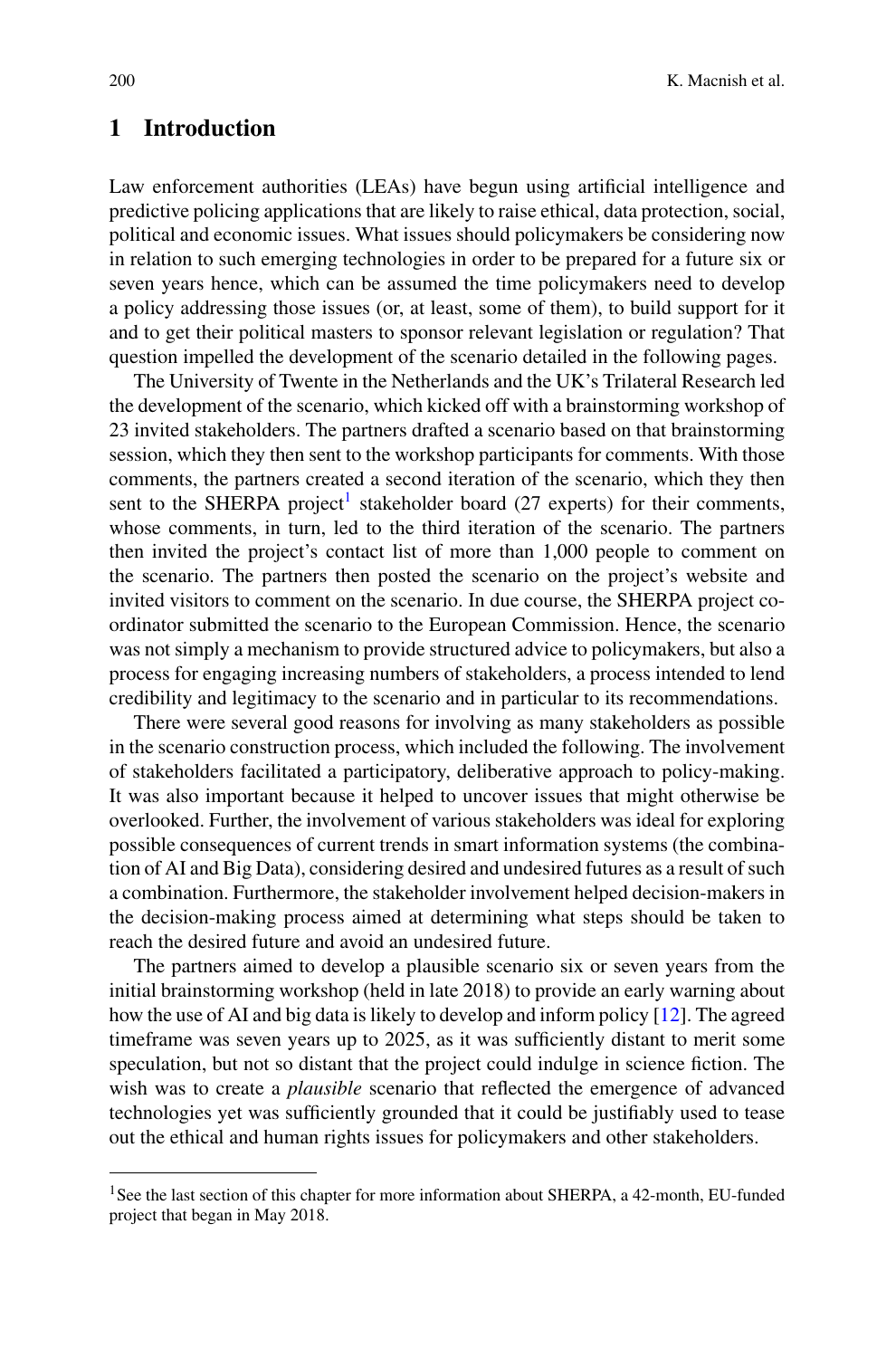The brainstorming session followed a structured agenda which is reflected in the section headings in the scenario below. The partners structured the scenario to be of optimum use to policymakers, and it addresses the questions policymakers would be expected to ask or be asked by their constituents. The authors describe the scenario as a "policy scenario" because it has been developed for policymakers and addresses the issues they would need to address before submitting a policy proposal to their government ministers. The policy scenario methodology has been described elsewhere.[2](#page-2-0)

#### **2 The Scenario**

In 2025, many police forces across Europe are adopting predictive policing technologies in response to cuts in human resource budgets. Such cuts inevitably led to a rise in crime rates. Many LEAs began experimenting with different predictive policing technologies as a way of cutting crime before it happens. After some false starts, such technologies have evolved as remarkably as facial recognition technologies. Smart information systems, notably artificial intelligence (AI) algorithms, are within the reach of all European LEAs, who now can feed such systems with the vast swathes of data to which they have access. In a manner that is both intelligent and provides useful information in real-time, law enforcement authorities (LEAs) have been experimenting with different applications. Some of these have been developed in-house by the national forces, some have been developed through the European Commission's Horizon Europe research programme, but many are the result of collaborations with private sector players. In some cases, these private initiatives include or result in proprietary data of benefit to the private sector partners.

As one would expect, some approaches and technologies for predictive policing have proven to be better than others. The intelligence-led policing approaches trialled by Pol-Intel in Denmark [\[1\]](#page-15-0) have served as models of police access to and use of many disparate data sets. The more ambitious applications go beyond accessing data to using those data to make predictions regarding incidents of future crime. Most predictive policing applications have drawn on location-based data to define increasingly localised "hot spots" on which the police should focus attention at particular times, while others draw on personal data to identify likely offenders [\[6\]](#page-15-1). Other applications aim to predict likely victims of crime in cases such as domestic violence, or those at risk of becoming offenders in the future. Still other predictive policing applications have turned their attention from visible street crime to the less visible white-collar crimes, including money-laundering, tax evasion, fraud and cybercrime. Some researchers are using these technologies to draw together demographic, census and other social data to determine what factors are most likely to induce someone to

<span id="page-2-0"></span><sup>&</sup>lt;sup>2</sup>Wright, David, Bernd Stahl and Tally Hatzakis, "Policy scenarios as an instrument for policymakers", *Technological Forecasting & Social Change*, Vol. 154, May 2020. https://www.sciencedirect. [com/journal/technological-forecasting-and-social-change/vol/154/suppl/C.](https://www.sciencedirect.com/journal/technological-forecasting-and-social-change/vol/154/suppl/C)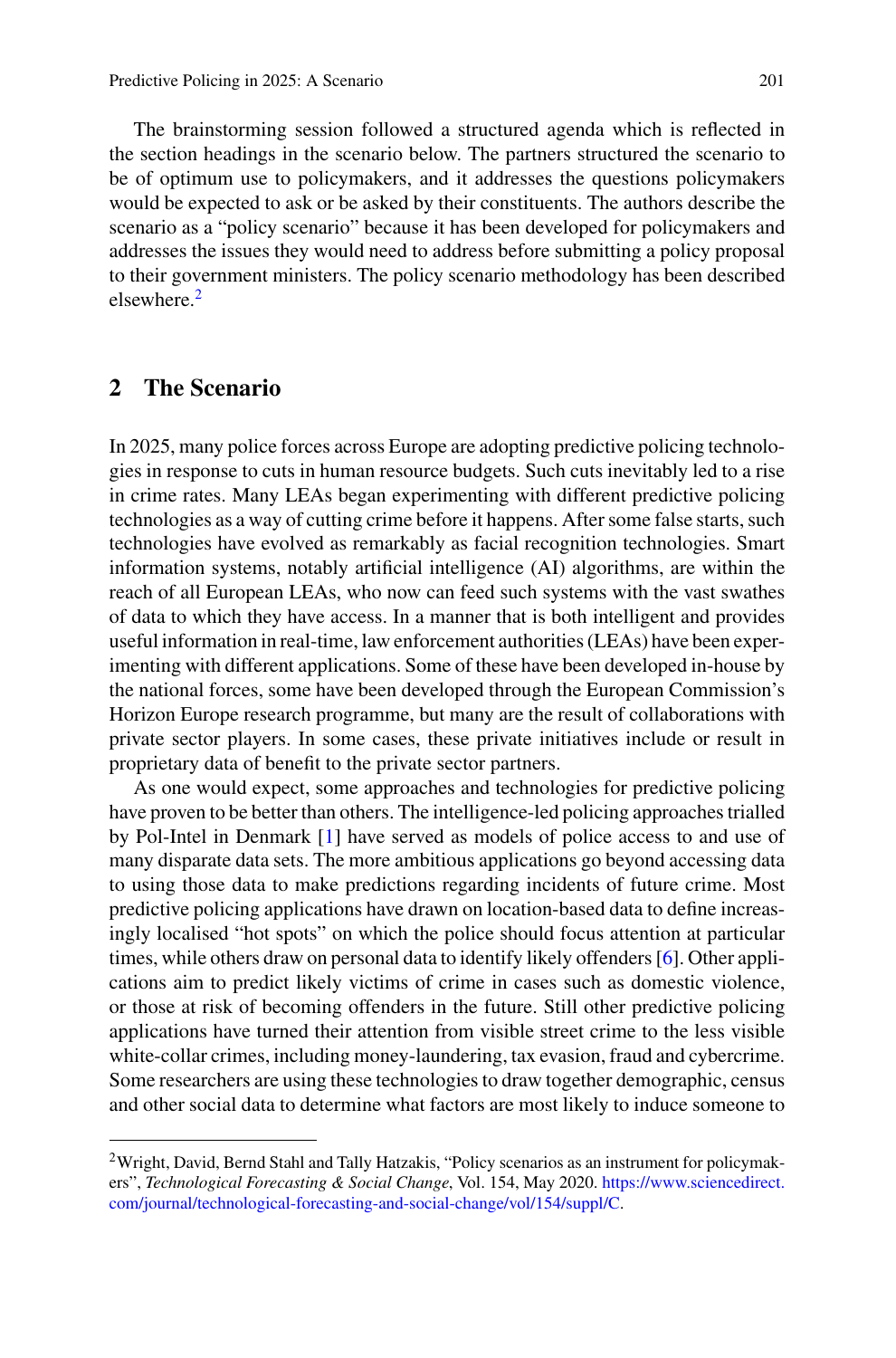commit a crime. The answers to such questions are expected to make possible early, large-scale interventions where communities and individuals are at risk.

Predictive policing applications must have measurable success factors. Typically, this is a matter of rising or falling reports of crime, but this is an unstable metric. At its heart is a mere correlation and does not prove a causal link between the application and the number of reports. Hence, a decline in reported crime might have come about through using the application, but it might equally be a result of demographic changes. It is possible that reliance on the application has reduced the efficacy of police responses such that many no longer bother reporting crimes as they know that they won't be acted upon. Equally, some applications have been reported as helping the police determine which crimes are worth a response. In some areas, thanks to local press reporting, it is widely known that burglaries will usually not merit a response, and so actual burglaries have increased in number while the number of reports of burglary has declined. On the other hand, the applications may be so successful that police are effectively anticipating crimes and arriving in time to deter the potential criminal from carrying through with their plans. This is plausible given efforts to streamline the online reporting process, itself aided by data analytics and AI, allowing for a smooth and fast process for victims or others to report crimes.

While some of the public feared a move to "Minority Report" policing, in which a computer informs police who is about to commit a crime and then that person is arrested moments before the act, this has not happened [\[11\]](#page-16-1). Indeed, the police are adamant that any computer prediction regarding likely crime hot spots or offenders are fed as information to a team of analysts who then combine that with other information before advising patrols. This prevents policing by algorithm from becoming the norm. However, cuts in police funding have reduced the number of available analysts, and the remaining analysts have been noticing that the number of false positives (indications that a crime will occur in an area where no crime takes place) is falling with each year, and worry for the future of their jobs. In 2020, for example, there was only one information analyst working for the whole of the LA Police Department.

Furthermore, budget cuts have pushed many officers with good local knowledge into early retirement. New officers, lacking this knowledge, have come to rely upon the predictive policing system. This has led to fears of automation bias in which officers trust the system despite evidence to the contrary [\[3,](#page-15-2) [10\]](#page-15-3), and despite the training, introduced in 2020, to rectify this [\[4\]](#page-15-4). Nonetheless, there remains a tension as to how best to act when the system recommends one course of action and the officer disagrees with this recommendation, leading to some complaining that they are being treated like robots.

International comparisons do not end with the numbers of analysts. Many cities in the United States have been aggressive in pursuing predictive policing, particularly after funding to this end was increased shortly after the US 2020 presidential election. Incarcerations have increased, but there is no sign of a change in the demographic composition of the prison population, which is overwhelmingly African-American. China has also been aggressive in developing predictive technologies following the widespread integration of the Social Credit System which incorporates all data on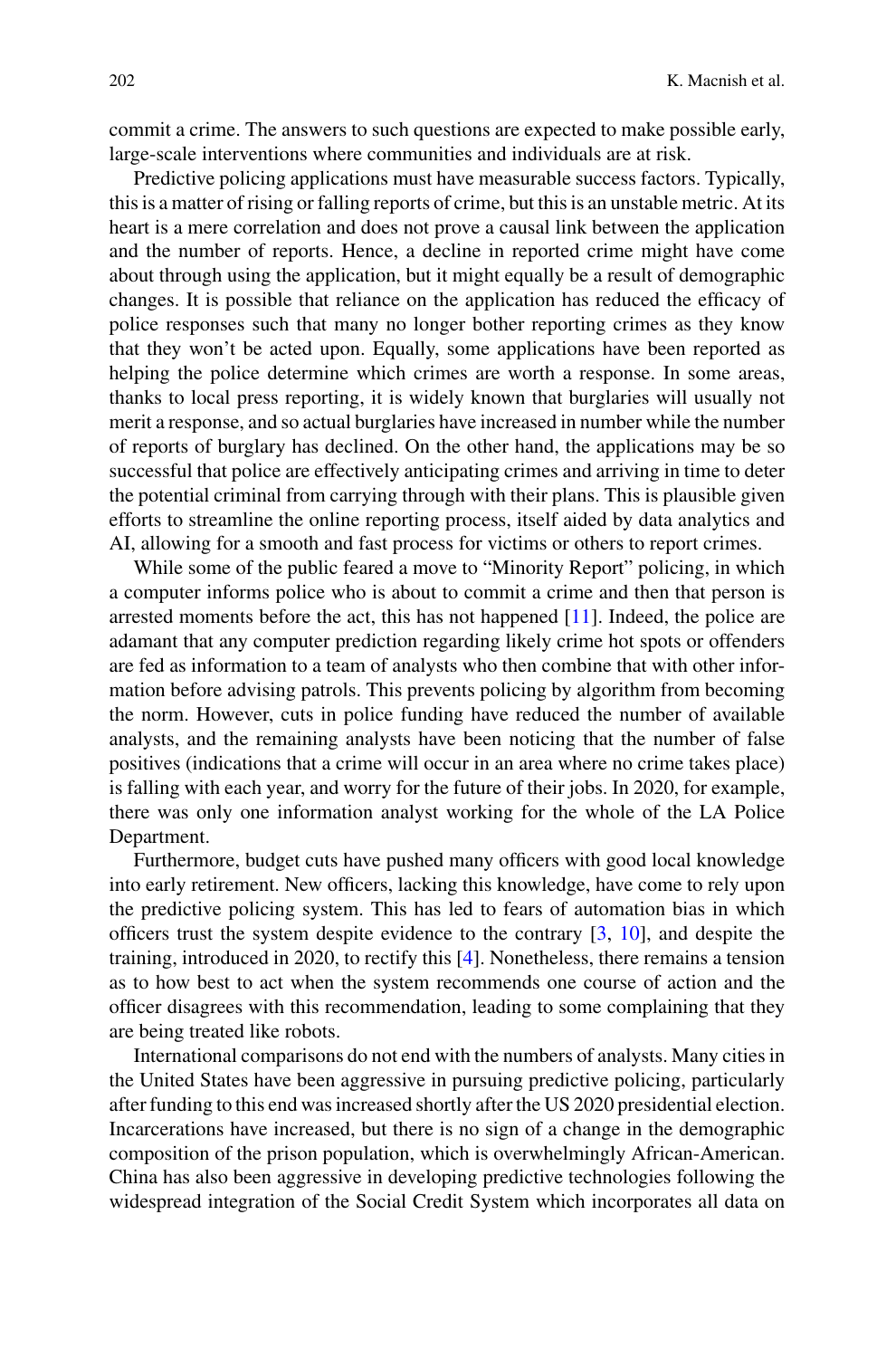a person, including bank records, medical records and educational attainments [\[2\]](#page-15-5). Facial recognition on CCTV is now standard in most Chinese cities, although there is insufficient recognition by the Chinese authorities of the problem of false positives. The general approach is one of "better safe than sorry", leading again to a suspected (albeit unreported) rise in the prison population. Owing to Chinese informationsharing protocols, it is also not certain what the ethnic composition of that population looks like, but there are reports that some communities such as the Uighurs have been all but decimated in recent years as they are arrested on the basis of a likelihood of committing a crime [\[7\]](#page-15-6). Finally, efforts at introducing predictive policing in some South American cities, such as Bogota in Colombia, have exacerbated perceived biases as the focus remains on preventing crimes against the wealthy, while police ignore victims from less affluent areas.

Europe has been slower than China and the US in adopting predictive policing technologies, partly owing to the human rights frameworks such as the European Charter for Fundamental Rights and the European Convention on Human Rights, both of which are backed up by laws such as the General Data Protection Regulation, which is seen as an effective means of regulating the use of personal data across society. This regulatory framework has combined with the Horizon Europe research programme, begun in 2020, which continued to focus funding on counter-terrorism efforts, which in turn skewed investment in policing and predictive analytics towards identifying factors in radicalisation and away from more common crimes and even farther away from white-collar crime.

While there has been investment in police use of these technologies, criminals have not been idle. LEA cyber detectives have uncovered applications used by criminal gangs to predict where the police will be at any time of the day or night, often drawing on the same data sets used by the police, made public in the name of transparency and democratic accountability. Others have been found on the dark net offering significant sums to hackers who can reverse-engineer police systems to indicate which parameters are used to predict crimes in order that they can better avoid detection.

The police find themselves caught between a rock and a hard place. The press is critical of any reports of rising crime and cynical of reports to the contrary. The police do not need to be reminded of their duty to do all that is reasonable to prevent crime, but the debate within society as to what is reasonable, including which databases can be routinely accessed, rages on with opinion polls reflecting little more than responses to the latest scandal.

With such a postulated sequence of events on the social and ethical implications of using AI and Big Data in predictive policing, a number of drivers and inhibitors have been identified. These are illustrated in Fig. [1](#page-5-0) and explained further in later sections.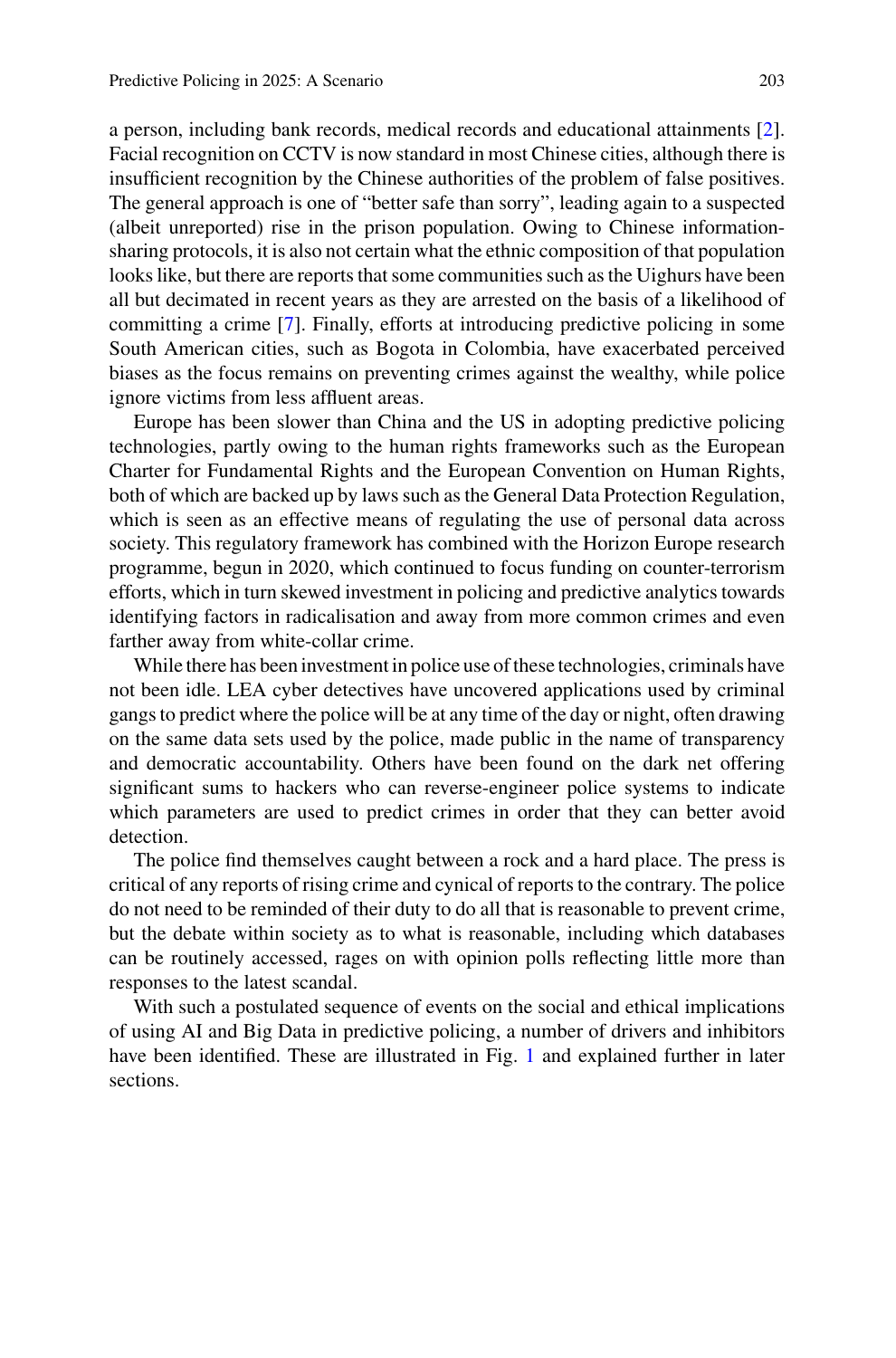

<span id="page-5-0"></span>**Fig. 1** Drivers and inhibitors of predictive policing in 2025

## **3 Drivers to 2025**

Various drivers have impelled the development of technologies used in predictive policing in 2025, as depicted in Fig. [1](#page-5-0) and discussed below.

## *3.1 Resources*

Ever tighter squeezes on funding have led to a decline in the number of officers over the past decade while investment in technology has increased. AI is often treated by politicians as a panacea to limited public funds. There is some dissension in the ranks, as many officers can see that while the police budgets are shrinking, the technology firms developing AI applications seem to be thriving. If police budgets for human resources have been declining, the quantity and quality of data processed by the police have not. In fact, there is now so much data available from so many different sources that the police would be overwhelmed were it not for artificial intelligence.

#### *3.2 Public Perception*

Given the increased data available, there is a concern that the police miss intervening in cases where they had the relevant information in advance but did not process it in time. This is widely seen as a dereliction of duty and one that no Chief Constable wants to see on her watch. The public view of the police is ambiguous at best, and there is a high level of expectation on the police and their use of technology. After all, if a member of the public can prove that her stolen phone is in her neighbour's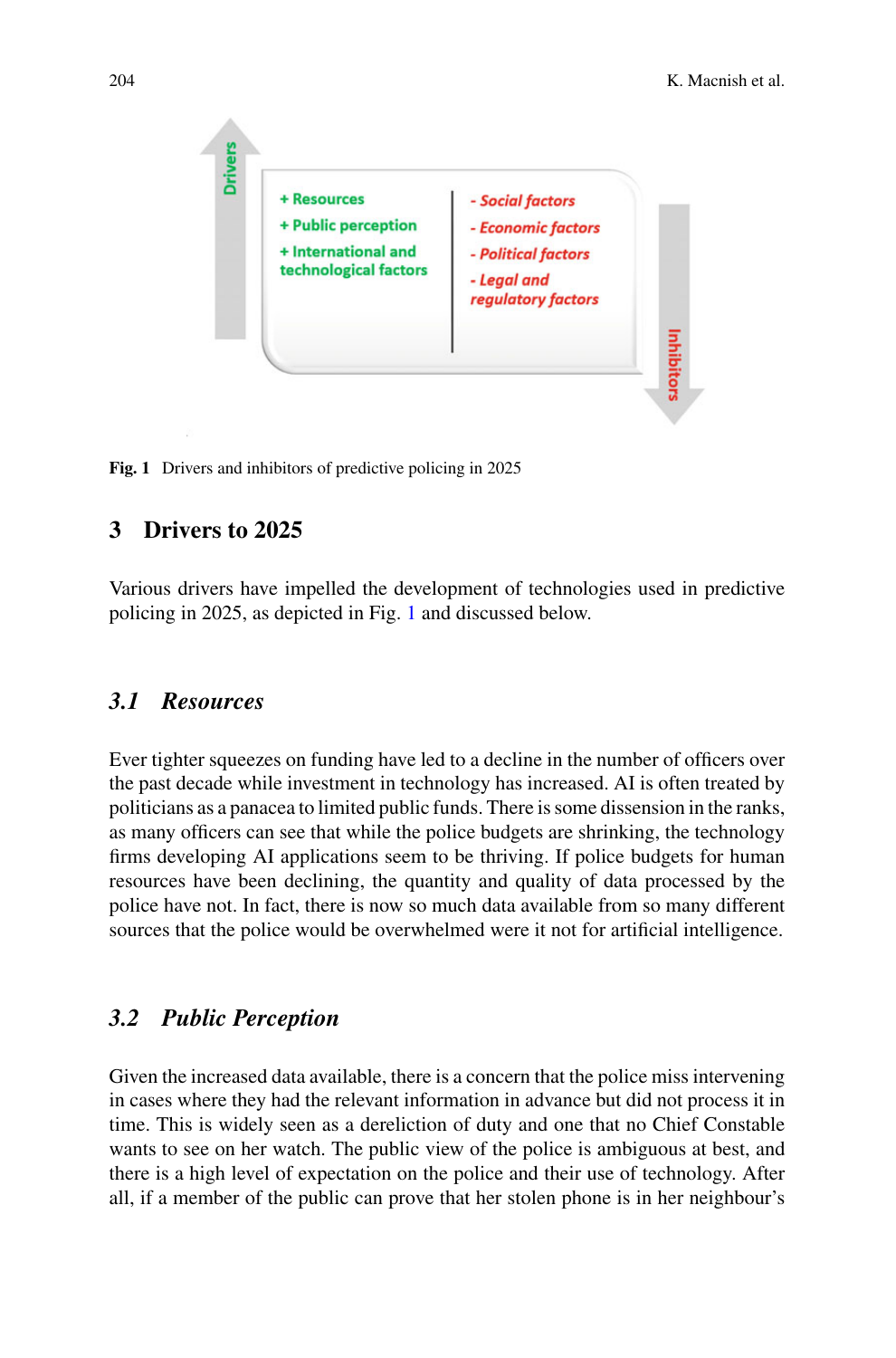house through using tracking apps like Prey, she wonders what there is to stop the police from entering the home and retrieving the phone? Her reasoning leads her to conclude that the police are either unwilling to help her or that they are hopelessly out of date.

#### *3.3 International and Technological Factors*

As noted above, Europe has been less aggressive in employing predictive technologies than other countries, notably the US and China, which have considerable resources and public support to invest in these technologies. Many European data scientists have already migrated to one of these countries to work on systems that European politicians see as being "too weak" to implement. These data scientists opine that we must follow where technology leads and if it can help capture bad guys, then you should use it. This divestment of talent, coupled with the mixed results of the Horizon Europe research projects, has led some European police forces to buy technologies from US and Chinese companies, although they are uncomfortable with the fact that these were likely developed in a manner not consistent with European law. Furthermore, there is the ever-present fear that US or Chinese intelligence agencies will infiltrate these systems through backdoors to spy on their European counterparts.

## **4 Inhibitors to 2025**

While there have been several drivers pushing the development of predictive policing technologies towards their current state in 2025, this development has not always been straightforward. There have been barriers that impede progress. These are discussed below.

## *4.1 Social Factors*

Media coverage of increasing use of technology has rarely been positive and, while the intended target was often politicians, it was the police who suffered from adverse coverage. In particular, the press noted the lack of change in the demographics of those arrested and imprisoned. While some have argued that a turn to computerisation in detecting and predicting crime would lead to reduced discrimination, this appears not to have been the case. Instead, data sets have been drawn from non-European countries to ascertain norms, and parameters have been developed by computer scientists unaware of European police priorities. At least one tool was developed in China using a Chinese data set and drawing on factors that were culturally predictive in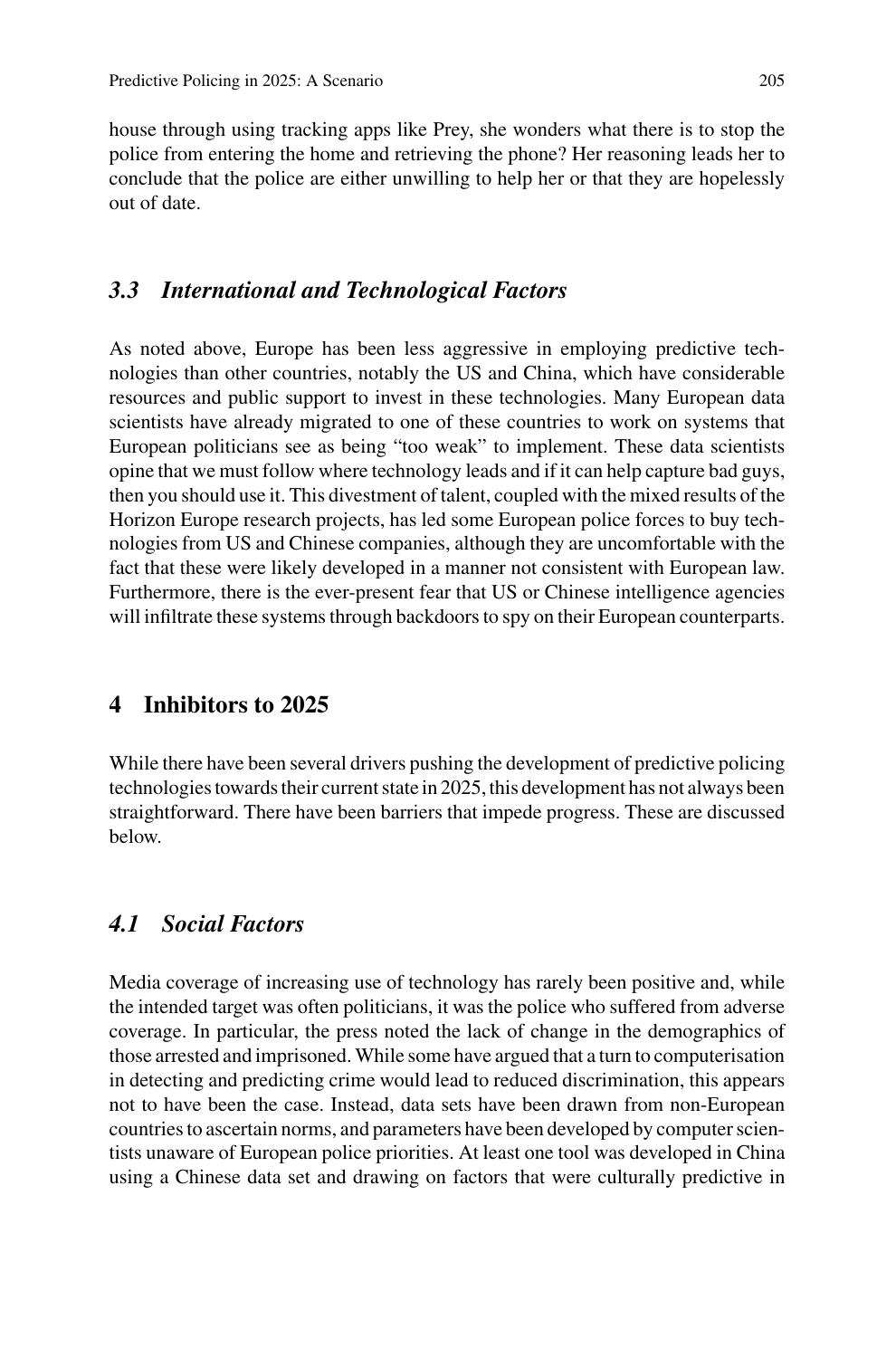China but not Europe. This led to a significant rise in immigrant arrests for the trial period when the application was first tested.

Even where the predictive capacities of the applications have been more effective, these were met by the equal capacities of criminals who were able to emulate the predictive tools and hack into them directly. This has become part of the continuing escalation of methods used by the police and criminals to stay one step ahead of each other. Most applications are in a constant phase of beta-testing as by the time they are sufficiently stable to be rolled out on a wide basis their method has been cracked and they are no longer as effective.

There has also been some marked resistance to change from within the police forces themselves. This has largely been resolved through generational change as the post-millennial generation who grew up on smart phones has come of age and started to enter the workplace, but some resistance remains.

#### *4.2 Economic Factors*

Resources have been a driving factor in the development of predictive applications but, paradoxically, they have also held back some aspects of development. There has been a chronic shortage of computer scientists developing tools, and a shortage of analysts with the abilities to effectively use those tools. This is largely due to the inability of the public services to compete with private organisations, especially those working in similar areas of technology in other countries. Limited funding has also led to datasets and tools being less reliable than would be ideal, with the result that their accuracy and efficiency sometimes leaves a lot to be desired. Despite this, for some, an 80% conviction rate is good enough, and many are becoming increasingly over-reliant on the systems that have led to a positive (although not a virtuous) feedback loop.

## *4.3 Political Factors*

The lack of funding is due to continued attempts to rein in public spending in the post-2008 world. Some politicians worry about the press drubbing them and the police for arresting people for crimes they haven't committed yet. Some sceptics have criticised the lack of effective and convincing metrics demonstrating the success of the technologies.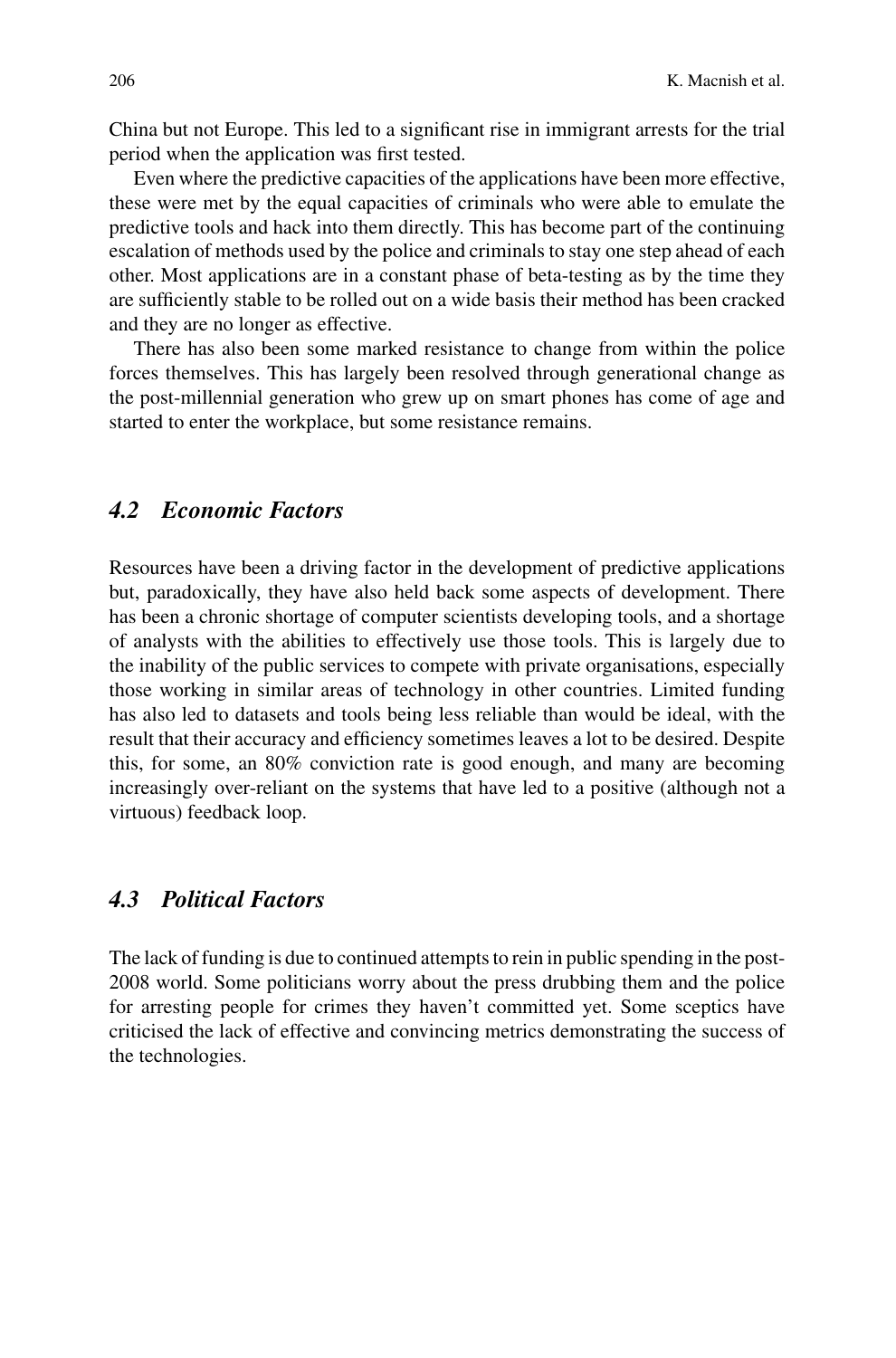#### *4.4 Legal and Regulatory Factors*

To ensure accountability in the police use of data analytics and their databases, Parliament adopted laws and regulations that, among other things, made explainability the default mode for algorithms. Politicians had to balance concerns about individual privacy and data protection with the efficacy of police operations. The police were concerned that excessive transparency would give criminals better insight into police methods and, as it turned out, their concerns were justified. Consequently, a committee of the European Parliament has been investigating and debating whether algorithms developed for or used by LEAs should be compelled to have the same standards as others if organised crime benefits from the tiniest scrap of information.

One solution to the stricter regulations imposed by Brussels and national governments on artificial intelligence has been the outsourcing of some technologies to private companies. Google and Facebook have extensive databases of their users and have on occasion helped the police in exchange for access to police databases. Without such incentives, these companies only complied with the minimum requirements of the law, to the chagrin of many LEAs who believed these companies should be doing more to help them in the fight against organised crime. The press saw this outsourcing as having the effect of blurring the borders between policing and the corporate world even more than was already the case in the early 21st century.

#### **5 Postulated Impacts of Predictive Policing Technologies**

In 2025, the benefits of predictive policing technologies are starting to be felt, even though there is still considerable public discussion as to whether the benefits are strictly attributable to the technologies or other factors. Nonetheless, their use has been part of a marked shift in society and the number of impacts are noted as depicted in Fig. [2.](#page-9-0)

#### *5.1 Ethical Impacts*

Older police officers resent the tighter constraints on their actions compared to when they started their careers. They feel the so-called "smart" information systems that tell them where to go and what to do, are undermining their own skills, experience and talents in responding to crime. Older policemen don't seem to recognise how organised crime has shifted away from street crime to more high-value crime in money-laundering and cybercrime. At the same time, there is clearly greater accountability and transparency in policing as bodycams record every move of every officer and individual officers are frequently held to account over why they did or did not intervene in a particular situation.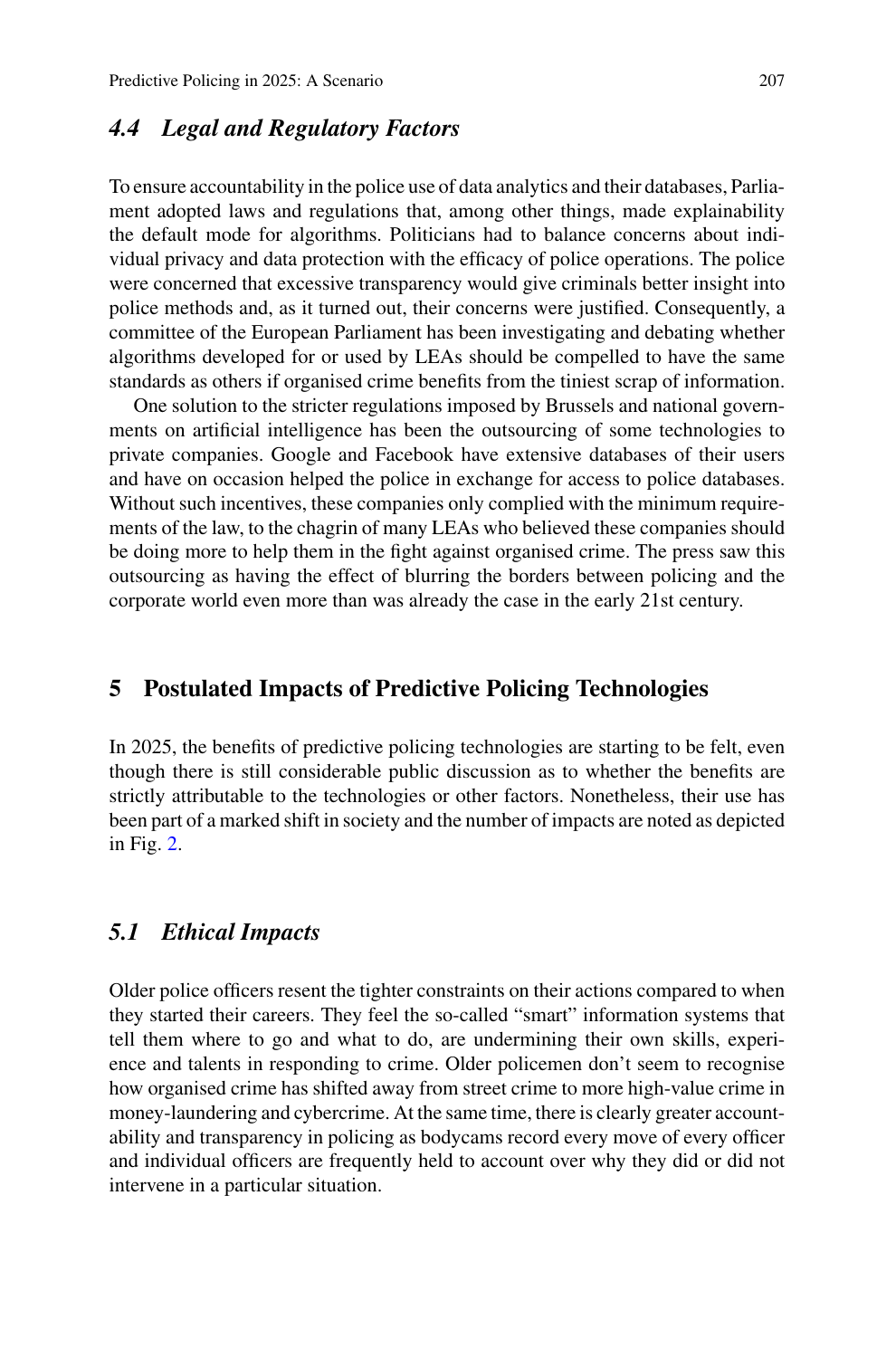

<span id="page-9-0"></span>**Fig. 2** Postulated impacts of predictive policing in 2025

Civil society organisations protest that predictive policing technologies are an affront to Europeans' fundamental rights. There is much debate within police ranks and others about whether, when a police officer responds to an algorithm that has 80% predictive capabilities, she is infringing on a person's civil rights by treating him as a suspect on the basis of a statistical calculation rather than his doing anything to warrant suspicion. At the same time, if she fails to act on the prediction, is she thereby failing to uphold the civil rights of potential victims? This debate is ongoing.

More positively, prior to the implementation of predictive technologies, individuals were already being stopped and searched, and arrested, sometimes for spurious reasons. The aforementioned increase in accountability has shed light on discriminatory stop-and-search practices. Overall, predictive policing technologies have reduced some discriminatory practices and embedded others.

The public discussion that accompanied the widespread introduction of these technologies helped ensure that the explainability regulations in Europe were fair, ethical and sensitive to privacy concerns. Public pressures led to the establishment of an independent oversight body to monitor police use of smart information systems.

While media attention has largely focused on the police use of predictive applications, some has focused on corporate responsibility. Since social media giants collect reams of data, they are frequently able to identify child sex offenders or people involved in domestic abuse. However, this information is rarely turned over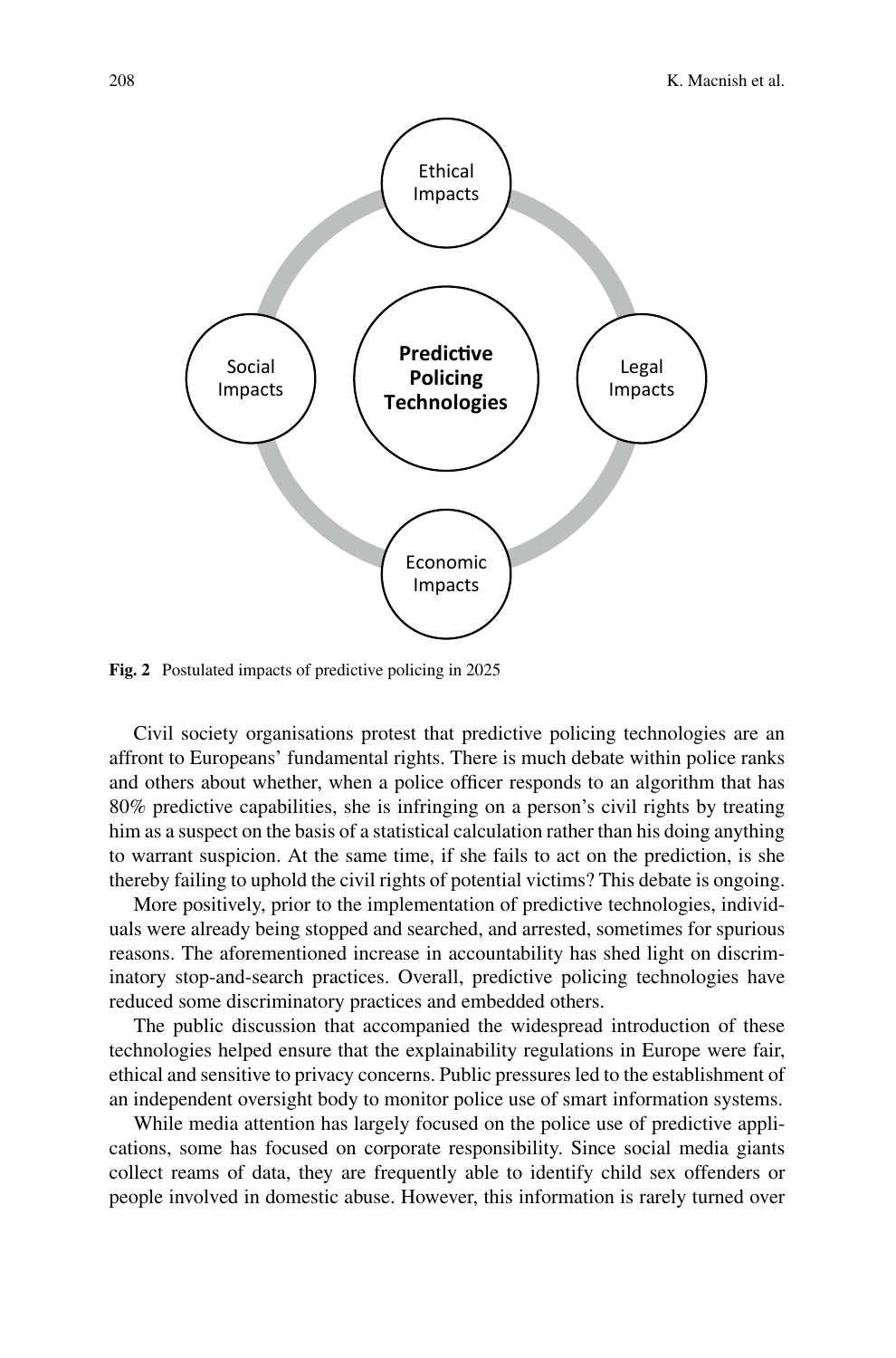to the police. Questions are being asked in national legislatures about the social responsibility of these organisations.

#### *5.2 Legal Impacts*

A key problem with the development of legal and regulatory frameworks in keeping up with technological development is that policy and lawmakers often do not understand the technologies. Technological development is happening faster than the passage of laws and has been impeded by the time lawmakers need to understand recent developments and the subsequent legislative process. The GDPR, which came into effect in 2018, remains generally fit for purpose regarding personal data, but with the aggregation of databases it is increasingly rare to find data that cannot in some context or manner be used to identify a living person. The most applicable legislation for LEAs remains the Police Directive, which has meant that LEAs did not need to seek informed consent when they were investigating persons of interest. With so many AI-powered applications available online, prohibitions against automated decision-making affecting the rights of data subjects have become impossible to enforce except in a few high-profile cases like those against Google and Facebook in 2020–21. That so many enterprises see that it is impossible to enforce some provisions of the GDPR has had the predictable consequence of diminishing respect for the law even from law-abiding companies and citizens.

#### *5.3 Social Impacts*

Criminals seek advantage over LEAs by taking advantage of new technologies before the police are able to put counter-measures in place. The nature of crime is changing. There is a shifting focus from street crime, which is particularly subject to some of the blunter forms of predictive policing technology, to organised crime and white-collar crimes, including money-laundering, fraud, online scams and hacking.

While organised crime gangs are aware of predictive policing technologies, the public generally has a low understanding of such technologies and their possible negative impacts. The public is bombarded with so much information (and disinformation) about new technologies that it has become jaded. The powers of new technologies have ceased to spark wonder. The majority of the public accept these measures as just part of the cost of living. The public has already learned to cope with substantial levels of surveillance in society—on the streets and in cyberspace. Some people claim that they have altered their behaviour, to appear as conformist as possible, as these days they do not know what will land them in some police database. "Better to play it safe," they think.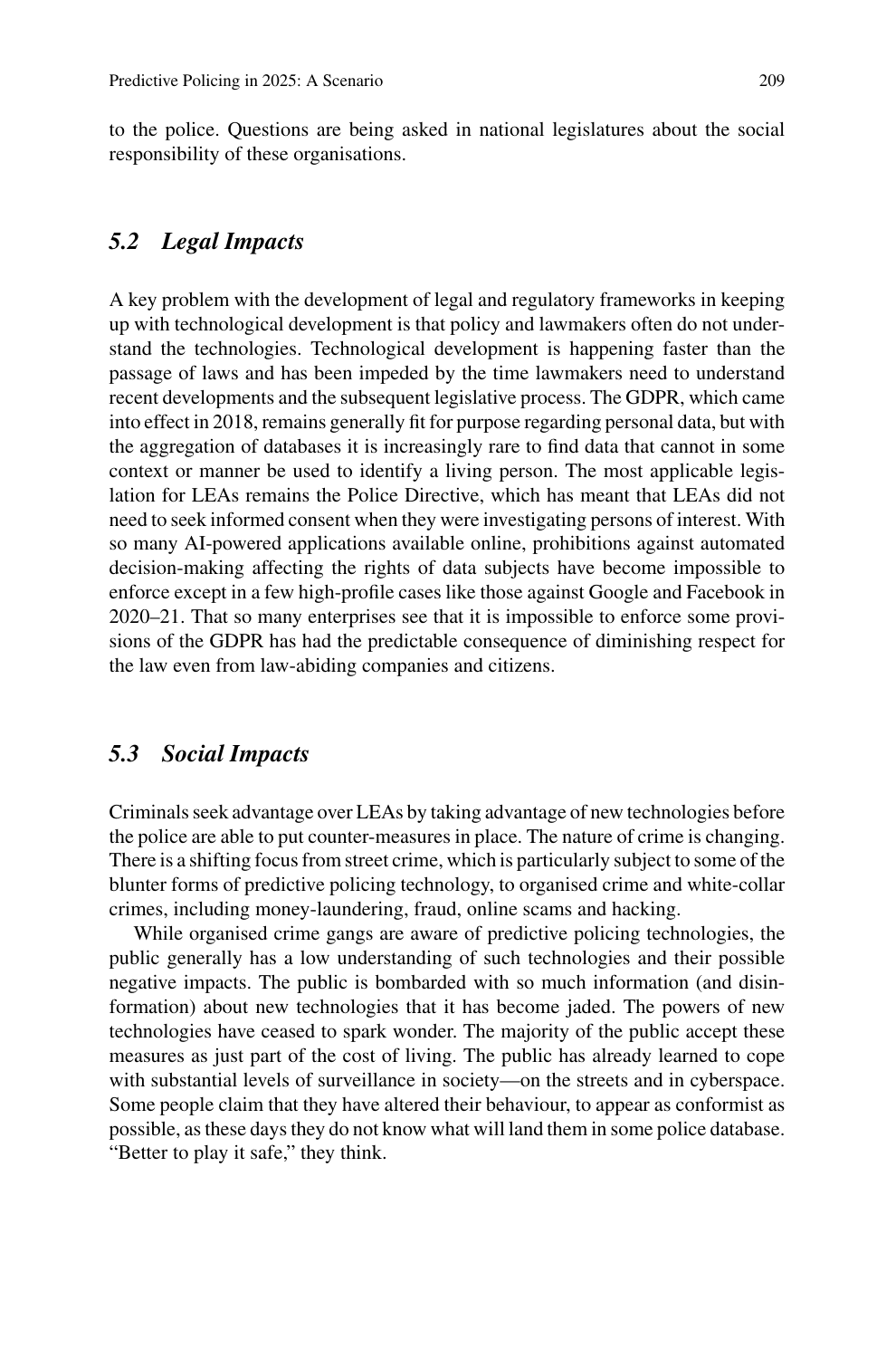#### *5.4 Economic Impacts*

We have already noted the savage cuts in police budgets. Also of note is the shift in budgetary priorities from police officers to more data analysts. As the number of officers falls, so the reliance on AI grows, and as the reliance on AI grows, so the same work (or at least similar) is apparently achieved with fewer officers, and funding declines further. One solution has been to outsource certain tasks, such as facial recognition, to the private sector, as the US has done for several years.

## **6 Mitigating the Negative and Accentuating the Positive Influences of These Technologies**

For some people, predictive policing was an easy sell. While civil liberty organisations still complain about the bias in algorithms, the public is wary—neither trusting, nor distrusting, but conscious that crime rose several years in a row with cutbacks on police officers. Predictive policing was touted as the artificial intelligence that was going to make huge cuts in crime—which has not happened as organised crime gangs have upped their game too.

Politicians, recognising the need to boost their trust with the public, agreed to adopt a new regulation making algorithms explainable to the public. Each algorithm was to include code saying who created the algorithm, who paid for it, its purpose, website and contact for more information. This dispelled concerns about the police wanting to keep their black boxes black, as it were, but led criminals to a better understanding of police methods and tactics and a spate of hacking attacks on police systems. Meanwhile, some "grey hat" hackers attempted to improve the algorithms to help eliminate bias.

A significant factor in gaining public acceptance was the establishment of trusted independent national bodies to oversee police use of algorithms in predictive technologies. Adequately funded, and staffed with known and respected figures such as Baroness Lawrence in the UK, these independent bodies helped to build trust in the police system. These bodies looked at not only the algorithms themselves but all aspects of police use of data. They considered what data were collected, the purpose of their collection, how the data were processed and storied, and their eventual usage (including secondary use).

The findings of these bodies were, in the early days, significant in developing crucial training programmes for the police about the new technologies and their limitations. Politicians and senior police officials communicated these rules effectively to the public. They hosted regular stakeholder engagement meetings with the public to ascertain their concerns. Local police forces have also been hosting local meetings with residents and community leaders to explain their use of new predictive policing technologies, how these technologies were vital in offsetting the cuts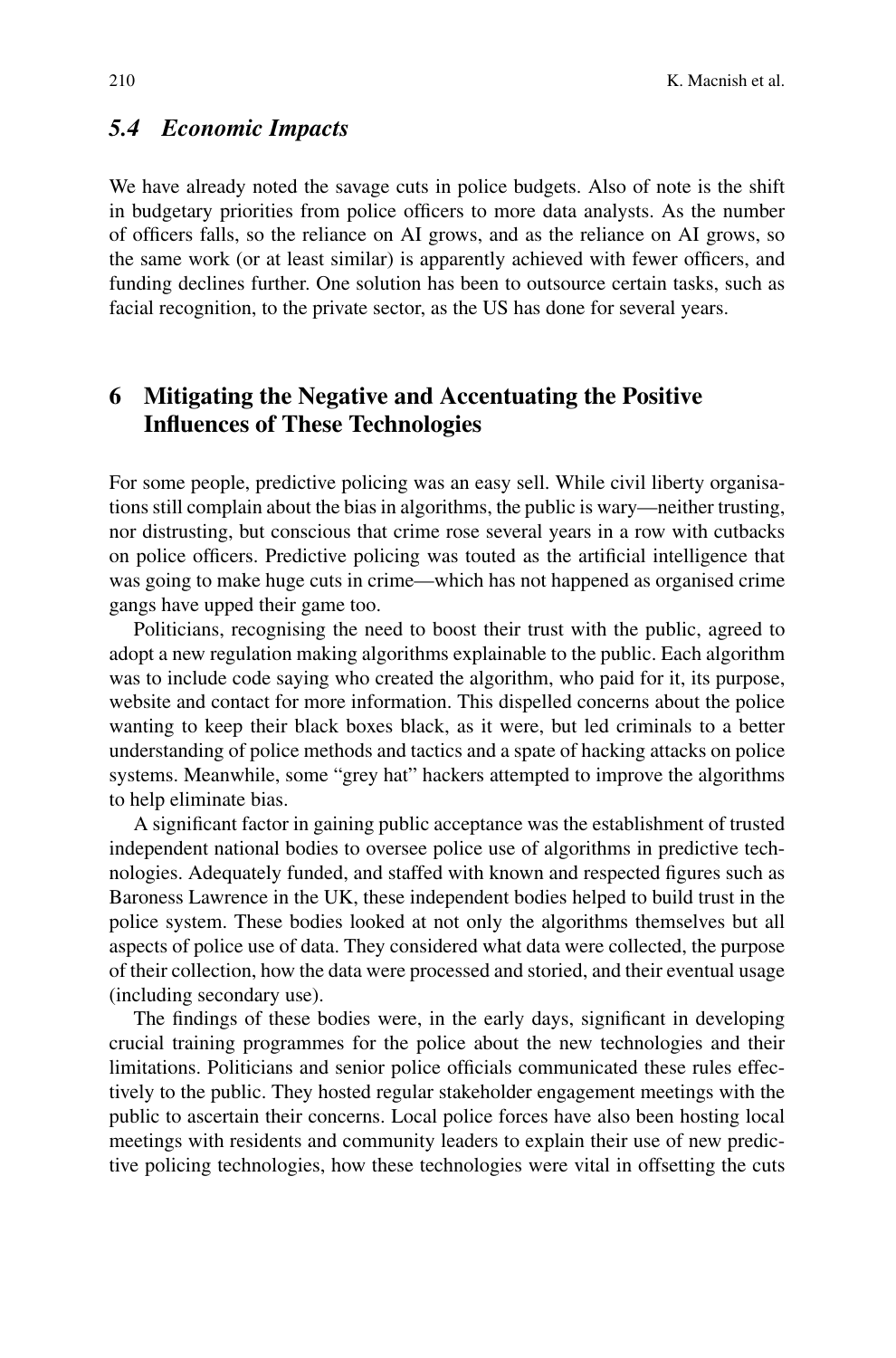in police staff numbers and, importantly, how accurate these algorithms were in predicting criminal acts.

## **7 Steps Towards a Desired Future and Avoidance of an Undesired Future**

Civil society organisations, late-night talk-show hosts and some editorial writers articulated fears that the new predictive policing technologies would yield many false positives, that perfectly innocent citizens could be victimised by the new technologies and placed on a police register without knowing why. There were worries about positive feedback loops in particular locales targeted for attention, leading to a greater number of arrests in these areas, leading in turn to algorithms predicting that these were the areas on which the police should be concentrating. Had there been a blind trust in the efficacy of the algorithms, then this may well have been the case, but fortunately, this concern had been raised so many times that the police and algorithm developers were on guard for such phenomena.

Addressing these concerns directly, by instituting transparency measures and empowering oversight bodies, the police increased public trust and strengthened social cohesion. Predictive policing technologies helped the police focus on previously invisible areas of crime. Data analysts uncovered these areas by training their algorithms with masses of information from disparate sources. This allowed the police to put more effort into tackling white-collar crime and online hate crime. This in turn has had a ripple impact on international crimes such as people trafficking and drug smuggling. In fighting such crimes, the police noticed positive effects in communities that were otherwise subject to the attention of such smugglers. Criminals and their would-be accomplices now recognise that if they commit a crime, the likelihood of getting caught is higher than ever, even though there are lingering worries about the inevitability of at least some false positives that could lead to the harassment of innocent people [\[5\]](#page-15-7).

The police also appreciated the new technologies as they found that effective intelligence led to their approaching volatile situations with an enhanced awareness of how those situations were likely to play out. These days, it's rarely the case that a police officer finds himself unexpectedly in the middle of a riot and fearing for his life.

Predictive policing technologies have especially emphasised the prevention of crimes—not only by minutes or hours but also on the factors that lead to criminality. The initial emphasis on street crime led to an outcry by civil society organisations, the media and citizens that such technologies were ignoring corporate crime which has a much bigger impact on society. Always loving a challenge, data scientists recently developed new smart information systems that are expected to enhance the detection of corporate crime and malpractices significantly. These new technologies are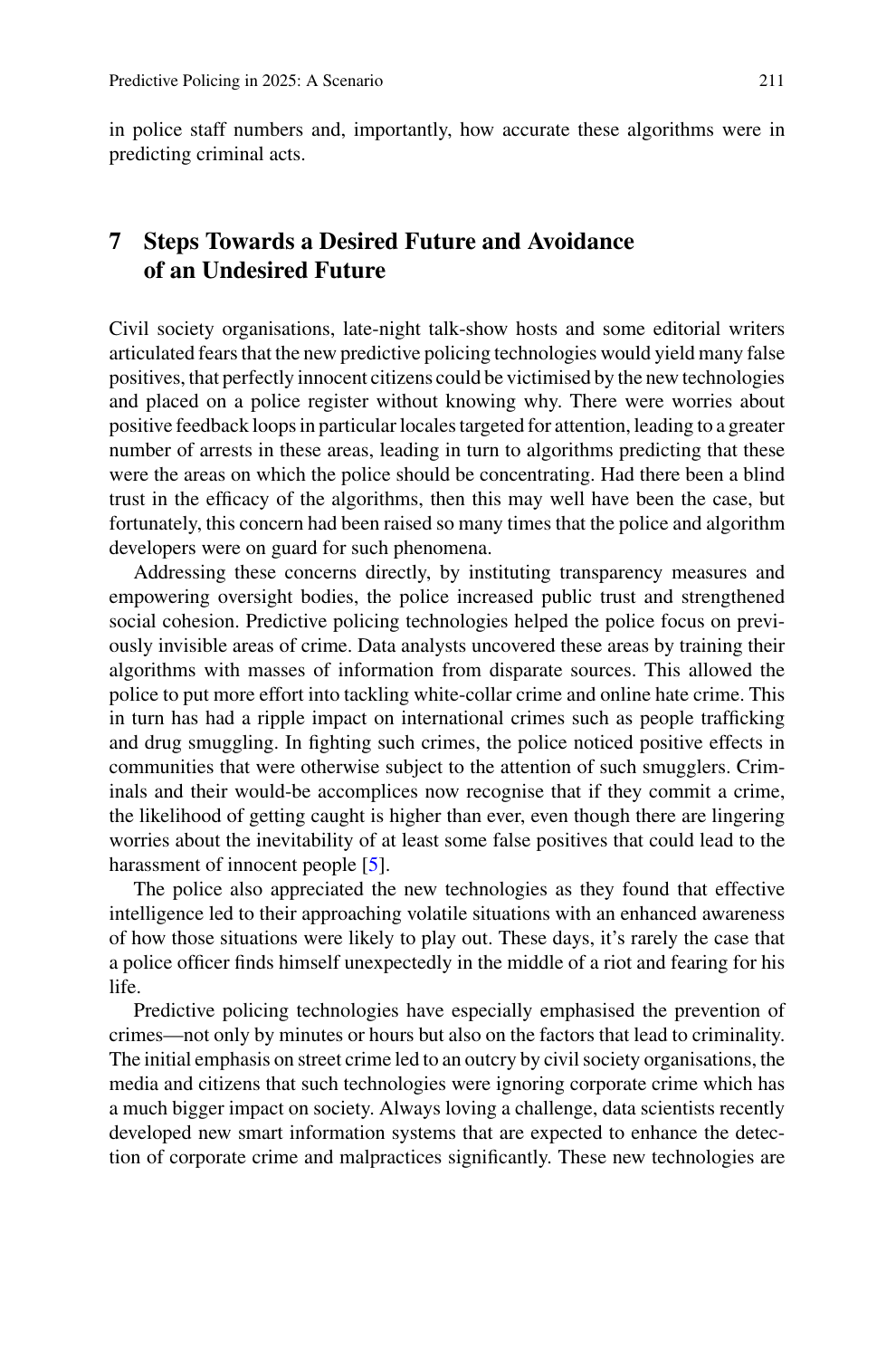bringing ethicists and data scientists together, which is expected to benefit European competitiveness greatly.

#### **8 The SHERPA Project**

This chapter is informed by the research and work conducted by the EU-funded Horizon 2020 SHERPA project [\[9\]](#page-15-8). SHERPA is a collaborative research project that was commissioned for 42 months, beginning inMay 2018, by the EU to bring together a range of stakeholders to investigate, analyse and synthesise our understanding, and to make recommendations to policymakers regarding ethical and human rights issues raised by or likely to emerge from smart information systems, notably those embedded with algorithms and artificial intelligence.

The above scenario was one of five developed in the SHERPA project. The others concerned 'deepfake' technologies, information warfare, driverless vehicles and robots in education. Each of the five followed the same structure and process of engaging increasingly larger numbers of stakeholders. The five scenarios were submitted to the European Commission in June 2019.

With policy scenarios, we do not aim to predict a specific future. That is impossible. However, we can envisage a plausible future (the scenario) and the many factors—the drivers, barriers, impacts—that policymakers should take into account to enable or avoid a future like that envisaged in the scenario. We do not want a scenario with many variables and possible turns of event. Policymakers prefer a clear, single course of action that has stakeholder support. In addition to the structured approach to its development, our scenario shows the range of factors that policymakers should also take into account in the formulation of policy and recommendations.

One of the objectives of the scenario construction process was to reach a consensus on a plausible future. Participants were challenged to be creative, to leap ahead six or seven years and imagine how the technologies might evolve and what new applications might arise. The present often got in the way of the future in many of the discussions, but mostly the present provided a reality check on a story-telling exercise. We wanted more than the present, as it were, without getting trapped in science fiction. We sought to develop plausible scenarios with recommendations that would be useful for policymakers. The scenario construction process is a way for policymakers to get "ahead of the curve", to develop policies now that will anticipate or pre-empt an undesired future and promote a desired future. In other words, the policy development process needs to begin now, as it usually takes several years before an identified policy requirement becomes legislation.

The scenarios were instrumental in spelling out ethical and social tensions and their role in the current human rights framework. The scenarios were one of the several methodologies that the SHERPA project used to understand and get to grips with ethics and use of big data and AI. Others included: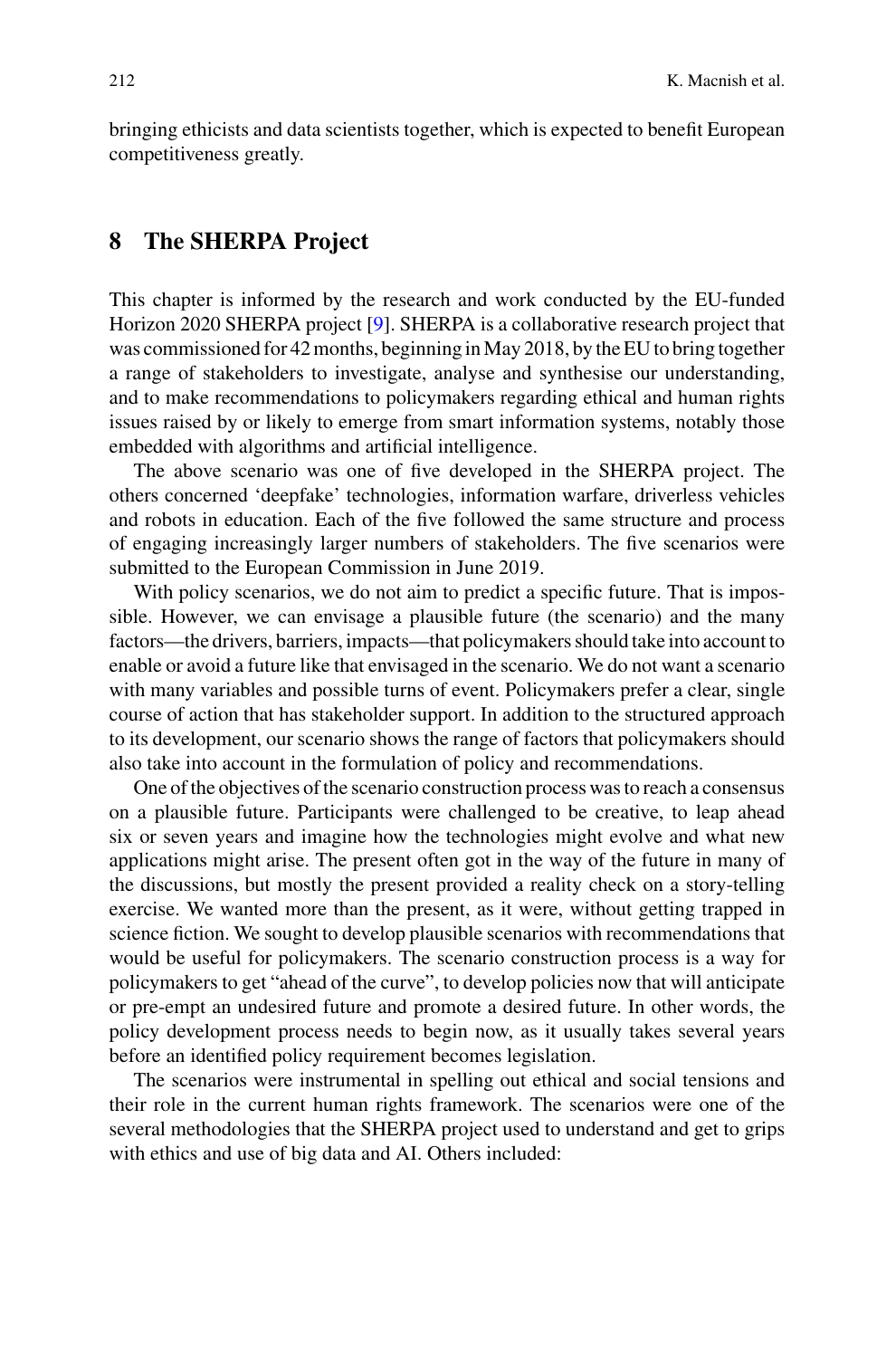- Ten cases studies to explore the ethical and human rights tensions in different AI and big data application domains [\[8\]](#page-15-9).
- A large-scale online survey of 1,000 European citizens
- A Delphi study with 60 experts.

In these and other project methodologies, the partners sought to engage many stakeholders [\[12\]](#page-16-0).

## **9 Recommendations**

Following the scenario on the social and ethical consideration of using AI and Big Data in predictive policing, several recommendations are put forward. These are;

- i. To boost their trust with the public, policymakers should adopt a regulation making algorithms explainable to the public. Each algorithm should include code recording who created the algorithm, who paid for it, its purpose, website and contact for more information.
- ii. Law enforcement authorities should ensure that criteria are clear and transparent for personal data to be entered into law enforcement databases.
- iii. Policymakers should ensure there are independent regulatory authorities of sufficient size and clout to monitor the data in, and use of, law enforcement databases, and offer commendations or impose penalties where appropriate.
- iv. Decision-makers should ensure that measures in preventive policing and community investment supplement developments in predictive policing.
- v. Law enforcement authorities should take a balanced approach to local, whitecollar and online hate crimes.
- vi. Law enforcement authorities should ensure effective training of police officers and database operators regarding the limitations of data analysis, particularly concerning the rates of false positives and automation bias.
- vii. The EU should sponsor research on automatically detecting when an attack is being planned and discussed.

### **10 Conclusion**

As AI penetrates further into our economies and societies, it is speeding up decisionmaking such that AI-powered decision-making becomes more needed. Human decision-makers cannot respond fast enough, especially in the instance of attacks on cities and critical infrastructure. AI-powered decision-making raises apprehensions about decisions gone wrong or made without an appreciation of the consequences.

Our scenarios and the methodology we used to create them offer value to policymakers who wish to engage stakeholders in a structured process considering future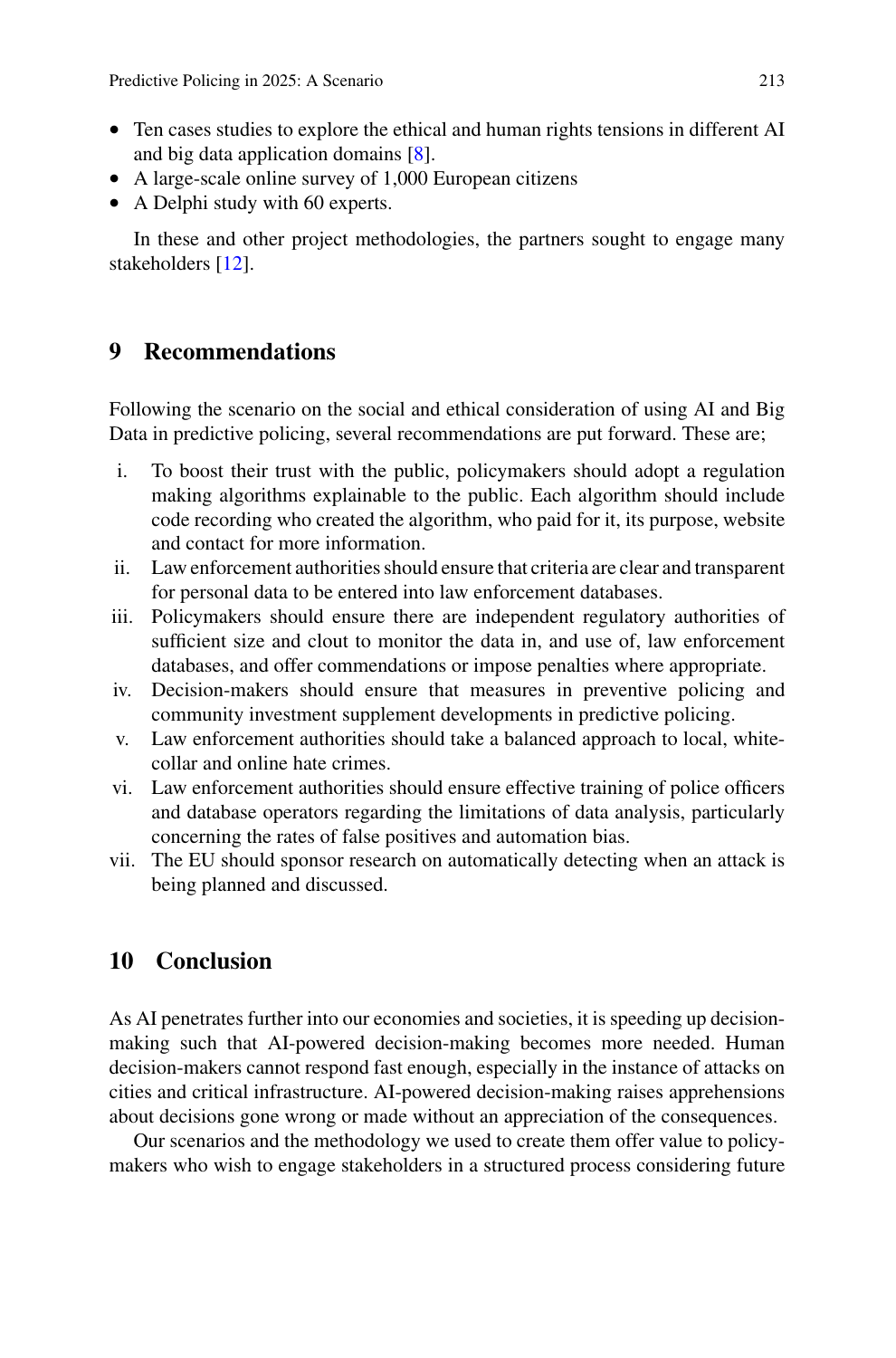developments and their ethical, legal, social and economic impacts. To our knowledge, our structured approach to the scenario construction process is an innovation, yet it flows logically from the development of new technologies and applications to an illustrative vignette to the drivers, the inhibitors, and the ethical, legal, social and economic impacts. The scenarios conclude with some recommended measures to reach a desired future and avoid an undesired future. Our scenario construction methodology is based on engaging with stakeholders from the get-go, from an initial brainstorming workshop through several iterations of the scenario. Part of the reason to invite increasingly greater numbers of stakeholders to review and comment on the scenario is to prompt stakeholders to consider the implications of advanced new AI technologies, the risks and benefits. In other words, construction of a scenario is also an awareness-raising exercise. However, ultimately, a scenario is a policymaking tool, and our scenarios are constructed in a way so that policymakers can readily grasp their import and can use the scenario methodology themselves on other issues.

**Acknowledgements** This chapter is based on research undertaken in the EU-funded SHERPA project which has received funding from the European Union's Horizon 2020 research and innovation programme under grant agreement No. 786641. The authors hereby acknowledge with thanks the comments on the scenario from various stakeholders. The views expressed in this chapter are those of the authors and in no way are intended to reflect those of the European Commission.

#### **References**

- <span id="page-15-0"></span>1. Bjørnholdt K (2016) New IT should help police catch criminals. Copenhagen
- <span id="page-15-5"></span>2. Creemers R (2018) China's social credit system: an evolving practice of control (SSRN Scholarly Paper No. ID 3175792). Social Science Research Network, Rochester, NY
- <span id="page-15-2"></span>3. Cummings ML (2004) Automation bias in intelligent time critical decision support systems. In: AIAA. Presented at the 1st intelligent systems technical conference, pp 557–562
- <span id="page-15-4"></span>4. Goddard K, Roudsari A, Wyatt JC (2012) Automation bias: a systematic review of frequency, [effect mediators, and mitigators. J Am Med Inform Assoc 19:121–127.](https://doi.org/10.1136/amiajnl-2011-000089) https://doi.org/10.1136/ amiajnl-2011-000089
- <span id="page-15-7"></span>5. Macnish K (2012) Unblinking eyes: the ethics of automating surveillance. Ethics Inf Technol 14:151–167. <https://doi.org/10.1007/s10676-012-9291-0>
- <span id="page-15-1"></span>6. Norwegian Board of Technology (2015) Predictive policing—can data analysis help the police to be in the right place at the right time? Oslo
- <span id="page-15-6"></span>7. Rollet C (2018) In China's far west, companies cash in on surveillance program that targets Muslims. Foreign Policy. https://foreignpolicy.com/2018/06/13/in-chinas-far-west-com [panies-cash-in-on-surveillance-program-that-targets-muslims/. Accessed 12 Aug 2019](https://foreignpolicy.com/2018/06/13/in-chinas-far-west-companies-cash-in-on-surveillance-program-that-targets-muslims/)
- <span id="page-15-9"></span>8. Ryan M, Antoniou J, Brooks L, Jiya T, Macnish K, Stahl B (2019) Technofixing the future: ethical side effects of using AI and Big Data to meet the SDGs. In: Presented at the 5th IEEE smart world congress (SmartWorld 2019), IEEE SmartWorld, Leicester, p 7
- <span id="page-15-8"></span>9. SHERPA (2018) SHERPA—understanding and analysing smart information systems [WWW document]. [https://www.project-sherpa.eu/.](https://www.project-sherpa.eu/) Accessed 27 July 2018)
- <span id="page-15-3"></span>10. Wickens CD, Clegg BA, Vieane AZ, Sebok AL (2015) Complacency and automation bias in [the use of imperfect automation. Hum Factors 57:728–739.](https://doi.org/10.1177/0018720815581940) https://doi.org/10.1177/001872081 5581940